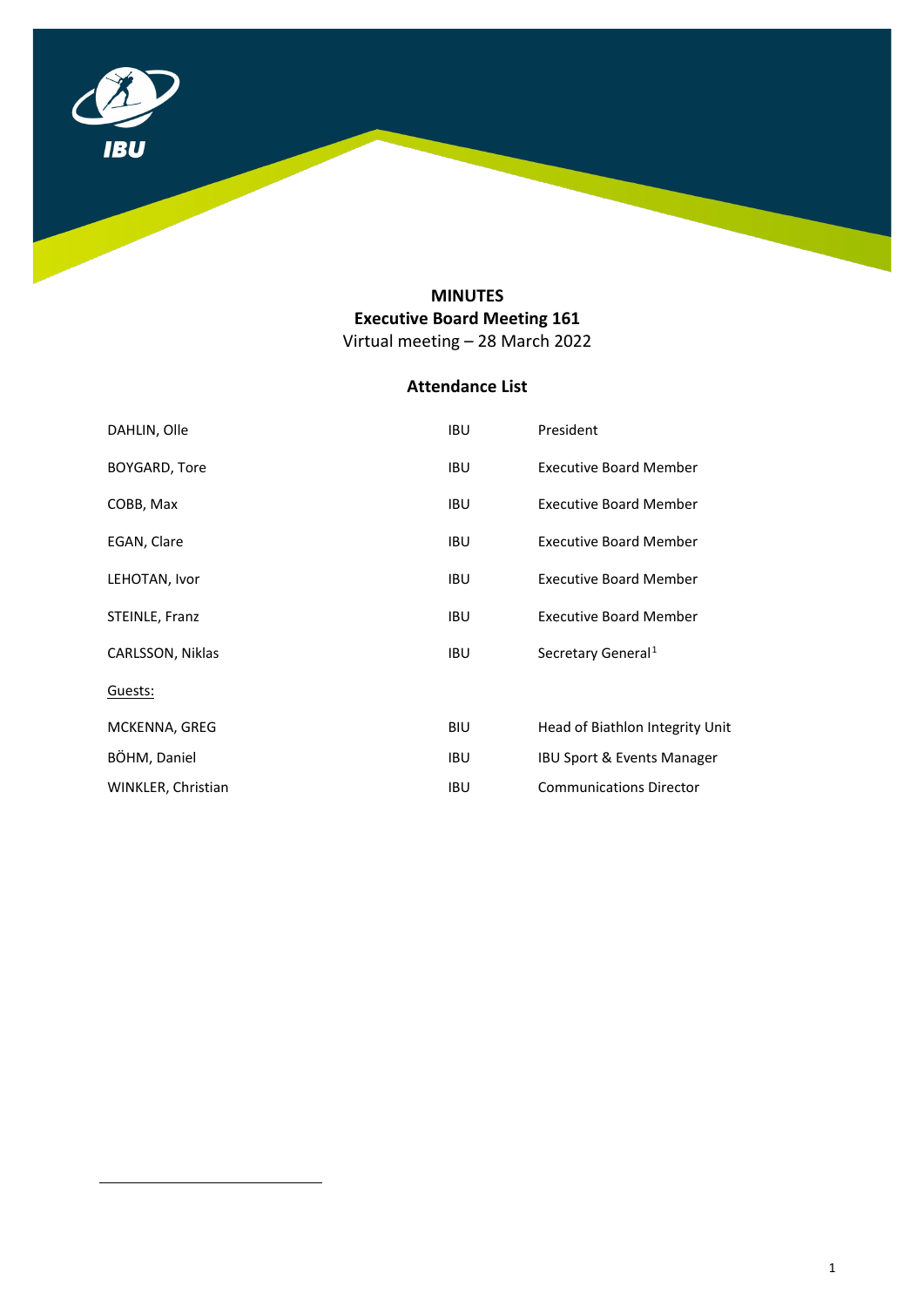

### **AGENDA**

## IBU Executive Board Meeting 161 28 March 2022 18:00 (CET) Virtual Meeting

- 1. President's welcome
- 2. Approval of agenda items + pot. conflict of interest announcement
- 3. Decision on Suspension of the National Federations of Russia and Belarus

### **MINUTES, EB 161**

1. President's welcome

The President welcomed the Executive Board members to the meeting and it was agreed that this virtual meeting constitutes EB meeting 161.

2. Approval of agenda items + pot. conflict of interest announcement

The agenda was approved as distributed. There were no conflicts of interest announced.

3. Decision on Suspension of the National Federations of Russia and Belarus

The SG explained that the IBU sent out letters informing the NFs RUS and BLR about the initiated suspension process on 16 March asking them to reply to IBU by 23 March. Both federations have answered in time, the NF BLR answered directly, the NF RUS through a Swiss law firm.

EB Member Franz Steinle then updated the EB on the received answers from the NFs, which both argue that a full suspension is not justified. Steinle also pointed out the expected legal process following a positive decision later, and briefly presented the reasoned decision (see Appendix 1 Reasoned Decision).

He also recommended certain clarifications in the IBU Constitution at the upcoming IBU Congress.

BIU Head Greg McKenna updated the EB about a current appeal by RBU at CAS against the previous EB decision to ban RUS and BLR representation and participation at its events. This is currently tabled at CAS until the decision on suspensions are taken by IBU.

Franz Steinle and Niklas Carlsson spoke to the legal risks and potential financial consequences from a potential suspension of both NFs.

EB Member Max Cobb made the point that the unprovoked and unjustified Russian invasion of Ukraine is likely to have completely stopped the activities of the Ukrainian Biathlon Federation and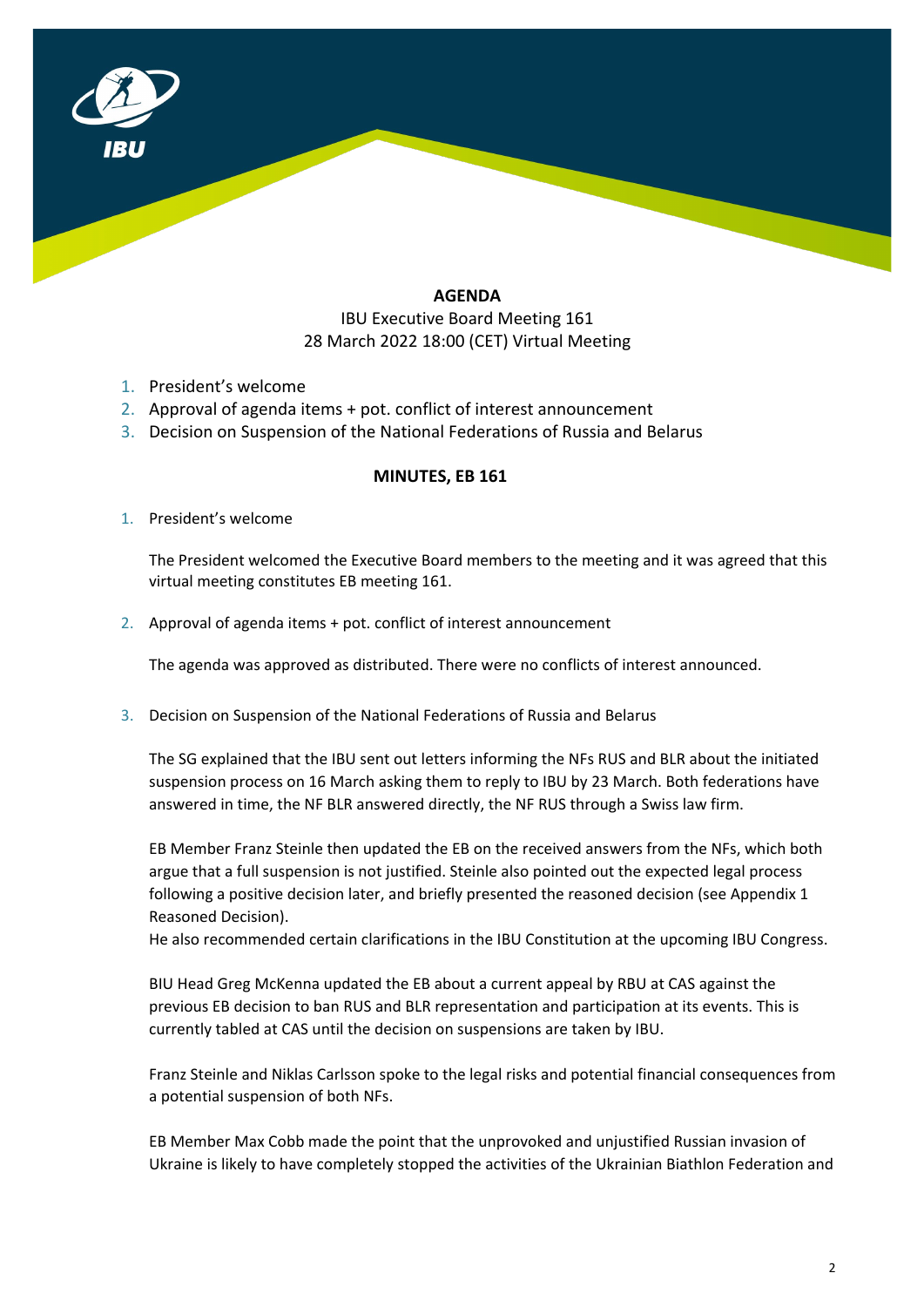

that it would be unfair for the NFs of the invading countries to continue to enjoy the full rights of IBU membership when their nations have so totally disrupted the conduct of sport in Ukraine.

The Board then discussed the legal and political points of the upcoming decision and unanimously decided to suspend the membership of the NFs BLR and RUS, according to Annex 1.

It was agreed that the NFs BLR and RUS will be informed immediately and that the reasoning introduced by Max Cobb will be added to the legal reasons justifying the decision.

EB Member Franz Steinle and Greg McKenna were asked to prepare for potential challenges of this decision by the NFs at CAS.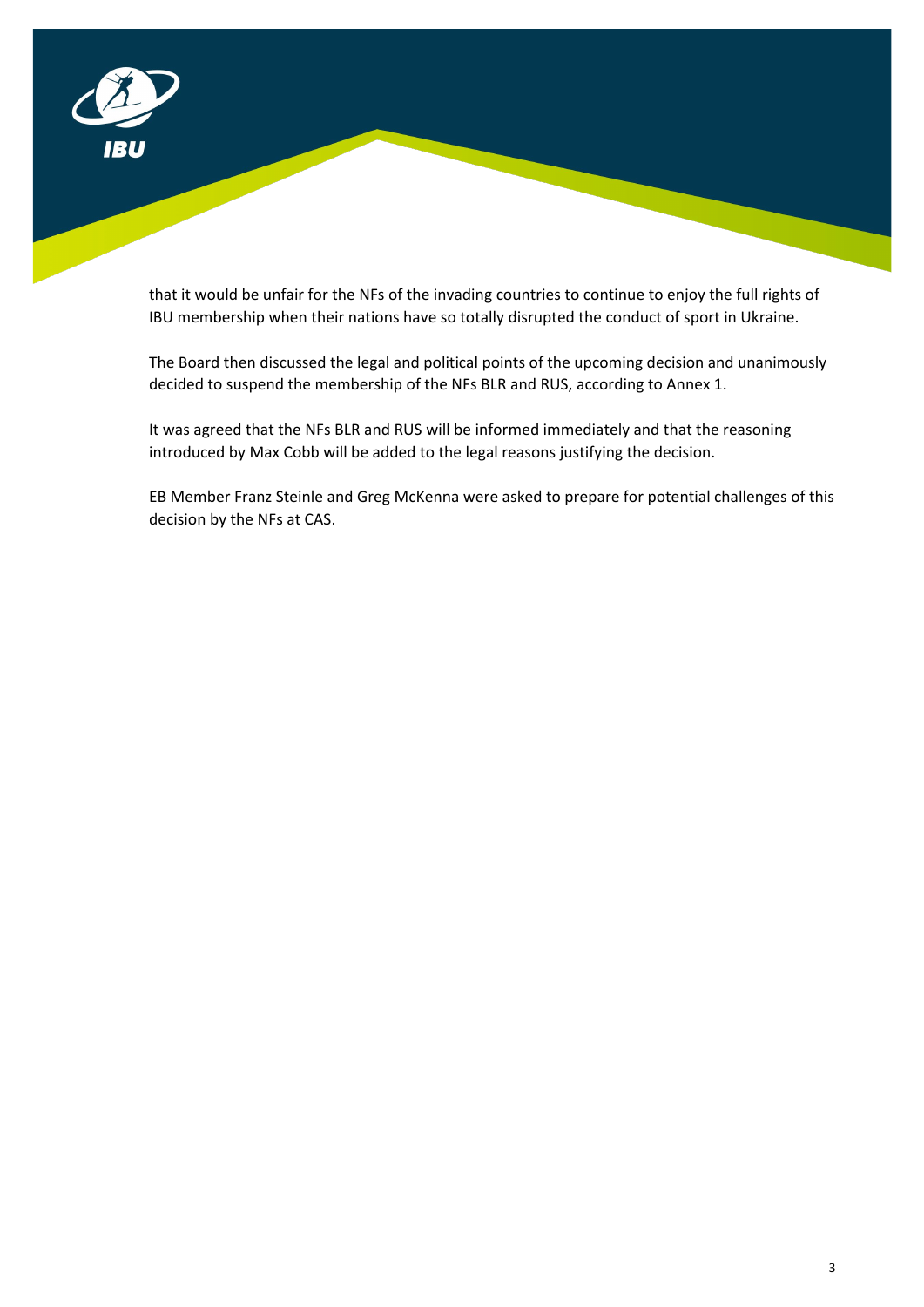#### DECISION IBU EXECUTIVE BOARD

In its meeting dated 28 March 2022, the IBU Executive Board took the following:

- **1. To suspend the Russian Biathlon Union (RBU) and the Biathlon Federation of Belarus (BiFB) until further notice.**
- **2. The above decision shall be reviewed in the event of a change of circumstances and in any event by the 2022 IBU Congress.**

### REASONS:

## **1. Factual Background**

- <sup>1</sup> On 24 February 2022, Russian armed forces with the support of Belarus started an invasion in the Ukraine without any reasonable justification. Since the beginning of this invasion thousands of civilians and soldiers have lost their lives. The United Nations General Assembly has [voted](https://www.aljazeera.com/news/2022/3/3/un-general-assembly-demands-russia-withdraw-troops-from-ukraine) to demand that Russia stop its [offensive](https://www.aljazeera.com/news/2022/3/2/russian-troops-in-streets-of-kherson-mayor-says-liveblog) and immediately withdraw all troops, with world powers and tiny island states alike condemning Moscow, with a majority of 141 votes in favor.
- <sup>2</sup> The unjustifiable invasion of the Russian army in the Ukraine immediately showed effects on sports competitions. After the start of this war athletes and teams refused to compete in various events or threatened to do so, if athletes or teams from Russia and Belarus competed at the same event. Further, there were incidents of severe tension between athletes from Russia/Belarus and other countries in some events (e.g. at the World Cup in Doha of the International Gymnastic Federation ("FIG)) which confirmed that safety of participants could be endangered as long as the war is ongoing and Russian/Belarus athletes compete against athletes from the Ukraine and other countries.
- <sup>3</sup> On 28 February 2022, following the Russian invasion in the Ukraine the IOC published recommendations for International Sports Federations and sports event organisers. Amongst others the IOC recommended the following:

"*In order to protect the integrity of global sports competitions and for the safety of all the participants, the IOC EB recommends that International Sports Federations and sports event organisers not invite or allow the participation of Russian and Belarusian athletes and officials in international competitions.*"

- <sup>4</sup> Also on 28 February 2022, the IBU decided to fully support IOC's recommendations and to not to allow the participation of any Russian or Belarusian athletes or officials at its international events until further notice including non-sports events organised by the IBU for its members.
- <sup>5</sup> On 16 March 2022 the IBU sent a letter to RBU and BiFB informing them as follows:

"*Unfortunately, we have to inform you that because of the unjustified war against the Ukraine initiated by your governments, the IBU Executive Board has to consider imposing a*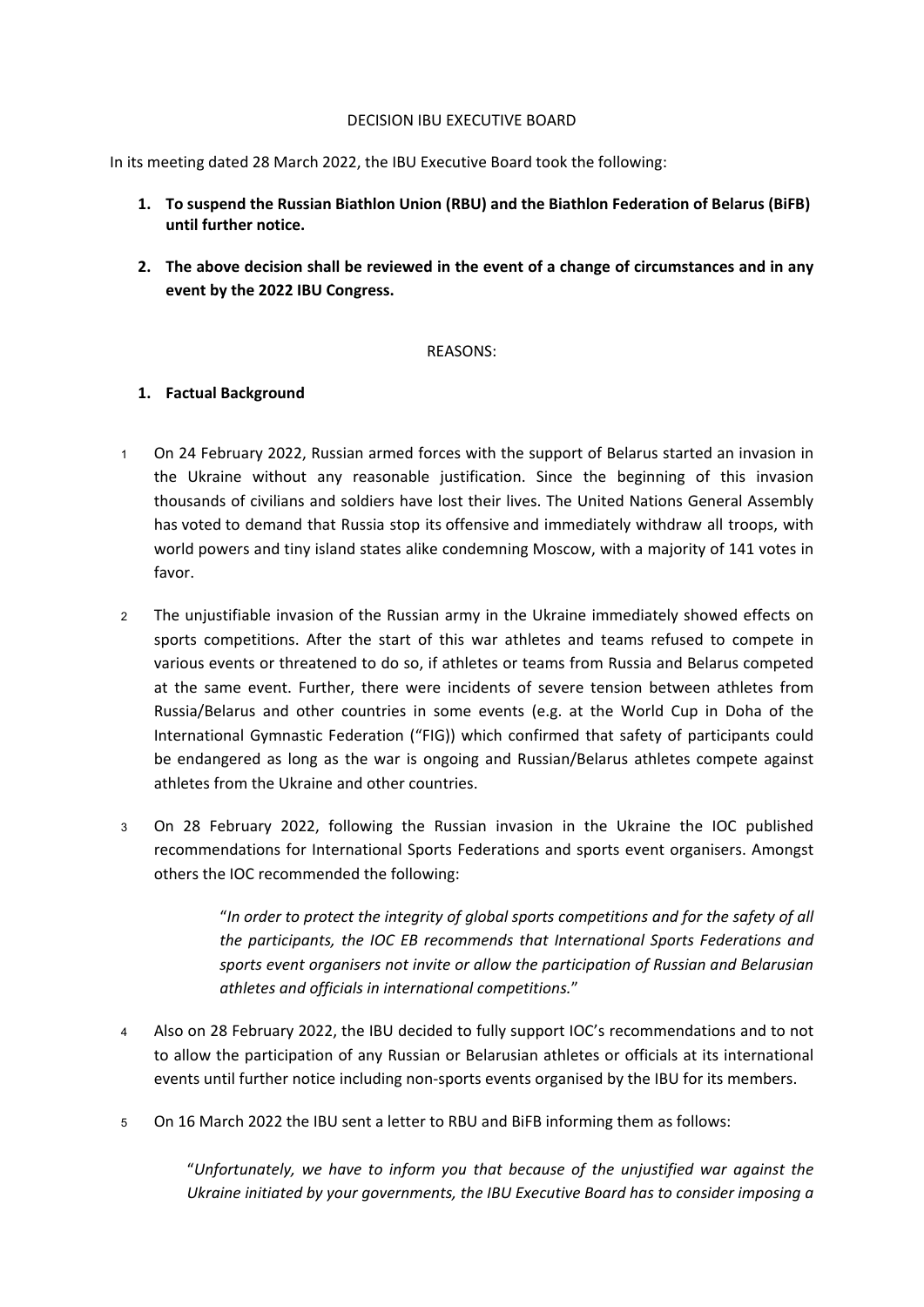*suspension of RBU [BiFB] according to Article 4.2.1.4 letter D Appendix 4 IBU Constitution for the following reasons:* 

*The purpose of the IBU includes the worldwide promotion of the humanitarian values of the sport of biathlon and should be achieved inter alia by playing a leading role in the Olympic Movement.*

*Article 5.2 IBU Constitution stipulates that RBU and BiFB "represent" their respective countries. The actions of the Russian and Belarus government can be attributed to RBU and BiFB respectively as their countries' representative.* 

*According to Art. 19.1.6 IBU Constitution, Executive Board members have the duty not to do anything that might bring the IBU or the biathlon into disrepute or that is contrary to the best interests of the IBU. Therefore, in the current circumstances it is crucial for the integrity and reputation of the IBU and Biathlon that they are not associated with the affiliates of Russian and Belarusian states until the situation is resolved peacefully.*

*The suspension will take place indefinitely and depends on the future development of the opposing situation and the behavior of the suspended associations. Thus, in accordance with A4.2.4.2, the suspension may be revoked at any time where the Board is satisfied that the grounds on which it was imposed no longer exist.*

*The Executive Board qualifies this as an urgent matter and therefore, kindly invites you to comment on this matter and the proposed sanction until 16 March 2022 at the latest.*"

- <sup>6</sup> On 18 March 2022, Putin held a large pro-war rally featuring Russian Olympians at Luzhniki Stadium in Moscow. Photographs showed gymnasts Dina and Arina Averina and four Russian figure skaters on stage in an arena which was the main stadium for the 1980 Olympic Games, with their medals while wearing the "Z" symbol.
- <sup>7</sup> It is commonly known that biathlon athletes from RBU and BiFB are trained in clubs organized by the military of their respective countries. IBU distributes a percentage of approx. 40 % of its revenues to its member federations.
- <sup>8</sup> Both RBU and BiFB submitted their comments within the abovementioned time limit. In particular both Federations argued that they are not responsible for what is happening in Ukraine. However, neither RUB nor BiFB condemned the war in the Ukraine or distanced themselves in clear words from it.

## **2. Legal analysis**

<sup>9</sup> The suspension of RBU and BiFB under these special circumstances is necessary as a protective measure to safeguard IBU`s and its stakeholder's interests (see below **2.1**) and in addition justified as a sanctioning measure for the violation of the IBU Constitution (see below **2.2**). Each of these grounds for themselves give valid justification to suspend RBU and BiFB.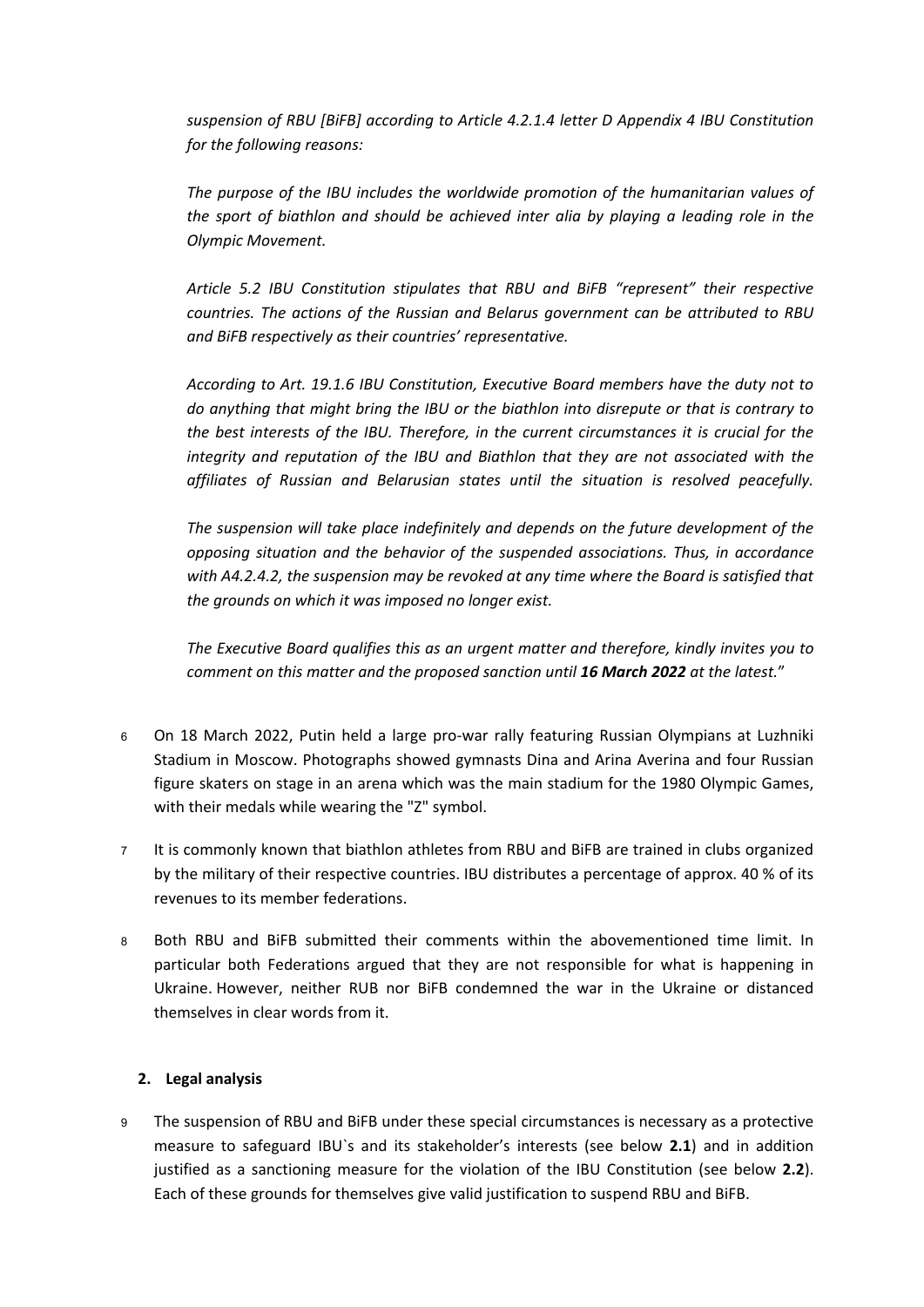### **2.1 Protective measure to safeguard IBU`s and its stakeholder's interests**

- <sup>10</sup> IBU like any other association has the general duty to protect its stakeholders, competitions and other events from harm and to avoid any action which could bring the IBU into disrepute. The IBU Constitution explicitly obliges the Executive Board "*not do anything (by act or omission) that risks bringing the IBU or Biathlon into disrepute or that is contrary to the best interests of the IBU or Biathlon*" (see Article 19.1.6 IBU Constitution).
- <sup>11</sup> The IOC confirmed in its recommendations that following the war in Ukraine it saw an immanent need to "protect the integrity of global sports competitions and the safety of all the participants".
- <sup>12</sup> The aggressive invasion of the Russian and Belarus' armies in the Ukraine immediately after its start showed detrimental effects on sports competitions, e.g. Ukrainian athletes were hindered to take part in sports competitions due to the war, athletes or teams were refusing to compete if also athletes and teams from Russia and Belarus would do so (e.g. at the Paralympic Winter Games), there was severe tension between athletes from Russia/Belarus and other countries in some events (e.g. at the World Cup in Doha of the International Gymnastic Federation), etc.
- <sup>13</sup> RBU itself informed IBU after the beginning of the war that it would not even send its athletes to IBU competitions as neutrals since it would expose Russian athletes to the risk of humiliation and endanger their safety during the event.
- <sup>14</sup> The same holds true for any other IBU activities like coaches' courses, official meetings, the Congress etc. It is very likely that representatives of other member federations would refuse to join non-sporting events if officials from RBU/BiFB are joining. It must be assumed that representatives from Ukraine are hindered by the war to participate in such events which justifies to also not allow officials from RBU/BiFB. In addition, there is the same danger for the safety of participants of the countries at war in non-sporting events as for the respective athletes in competitions. The risks mentioned by RBU (see above para. 13) are likely to materialize also on such occasions.
- <sup>15</sup> The IBU Executive Board has the obligation to grant the safety and integrity of all IBU activates and does not see a valid reason allowing it to differentiate between competitions and other IBU activities with regard to the risks IBU stakeholders are exposed to. Further, the IBU considers that the membership rights of the the Biathlon Federation of Ukraine ("BiFU") are quasi suspended due to the war, as it can hardly be expected that members of the BiFU are currently willing and able to join IBU activities.
- <sup>16</sup> For all these reasons, the IBU Executive Board deems a suspension of RBU and BiFB necessary to grant the integrity and safety of its activities. Further, this measure seems to be fair as BiFU is hindered by to exercise its membership rights due to the war. Finally, there is also no less severe measure available having the same protective effect.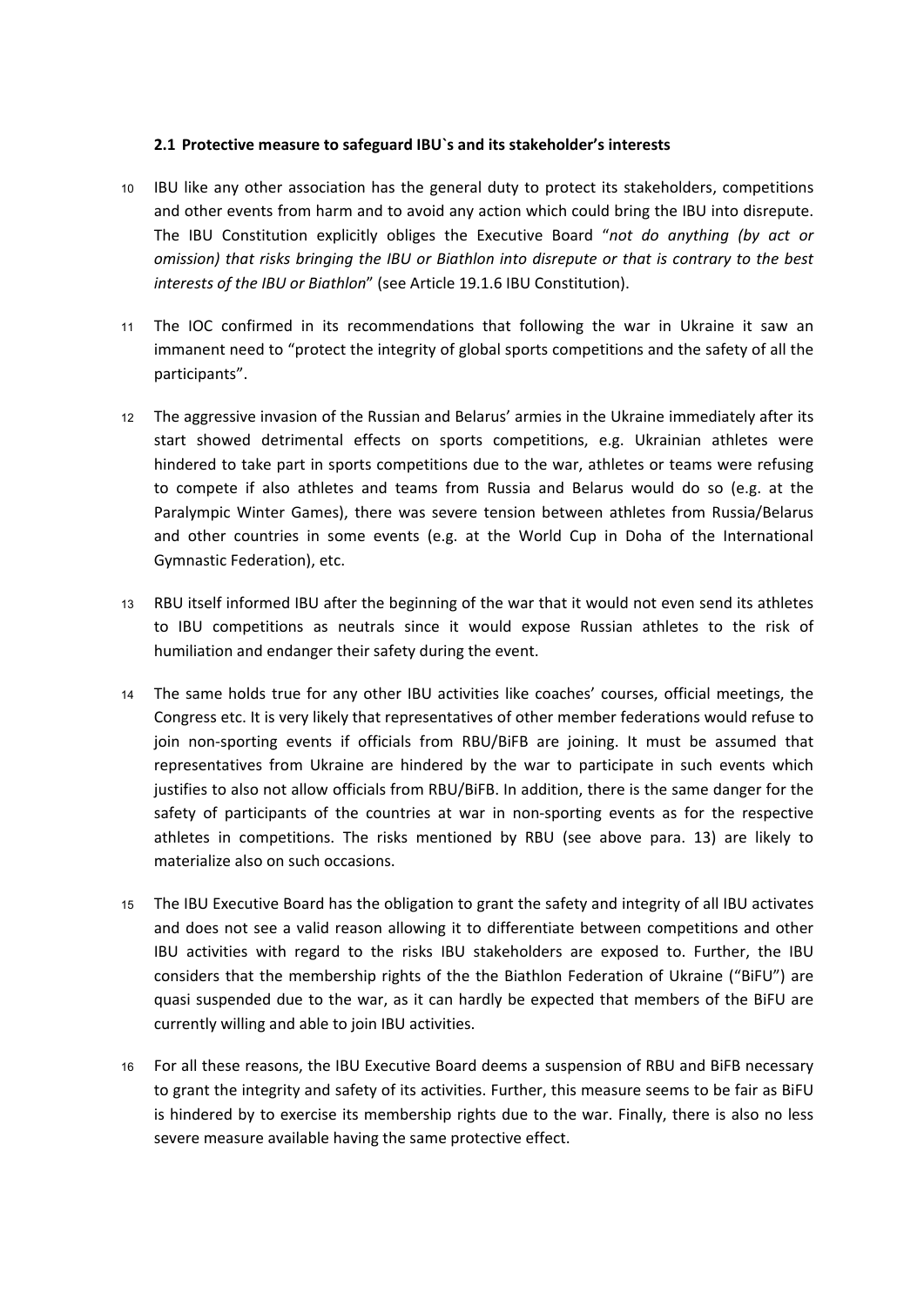## **2.2 Violation of the IBU Constitution**

<sup>17</sup> RUB and BiFB have additionally violated the IBU Constitution. Therefore, the suspension is also justified according to Article A4.2.1.4 letter D Appendix 4 IBU Constitution. This derives from the following observations:

## **2.2.1 IBU Constitution**

<sup>18</sup> The following provisions of the IBU Constitution are relevant to the situation at hands:

## **"***2. Purposes and principles* (…)

*2.1.2 Constantly aim to improve the conditions and fundamentals of the sport of biathlon and promote its cultural, sporting and humanitarian values worldwide.*

(…)

*2.1.4 Protect the integrity of Biathlon included the IBU by implementing the highest standards of good governance.*"

(…)

## *3. Ideal Means*

(…)

*3.1.2 play a leading role in the Olympic Movement* (…)*;*

## *5. Members*

(…)

*5.2 In accordance with the Olympic Charter, membership as an NF Member of the IBU (whether provi- sional or full) is open to one National Federation for each Country. The sole and exclusive authority of an NF Member to govern Biathlon at the national level will extend as far as the territorial boundaries of the Country that it represents.*

(…)

## *8. Obligations of NF Members*

(…)

*8.1.2 respect, support and promote the Purposes and principles of the IBU,* (…)*;*

*8.1.3 comply in all respects with this Constitution, the Rules, and the decisions of Congress, the Executive Board, Disciplinary Tribunals, and the CAS;*

(…)

*8.1.10 not do anything (by act or omission) that brings Biathlon or the IBU into disrepute or is contrary to the integrity and best interests of Biathlon or the IBU;*"

(…)

## *11. Suspension, expulsion or other sanction for breach of NF Member obligations*

*11.1 An NF Member that fails to comply with its obligations as an NF Member may be suspended or expelled from membership, and/or otherwise sanctioned, as set out in Appendix 4.*"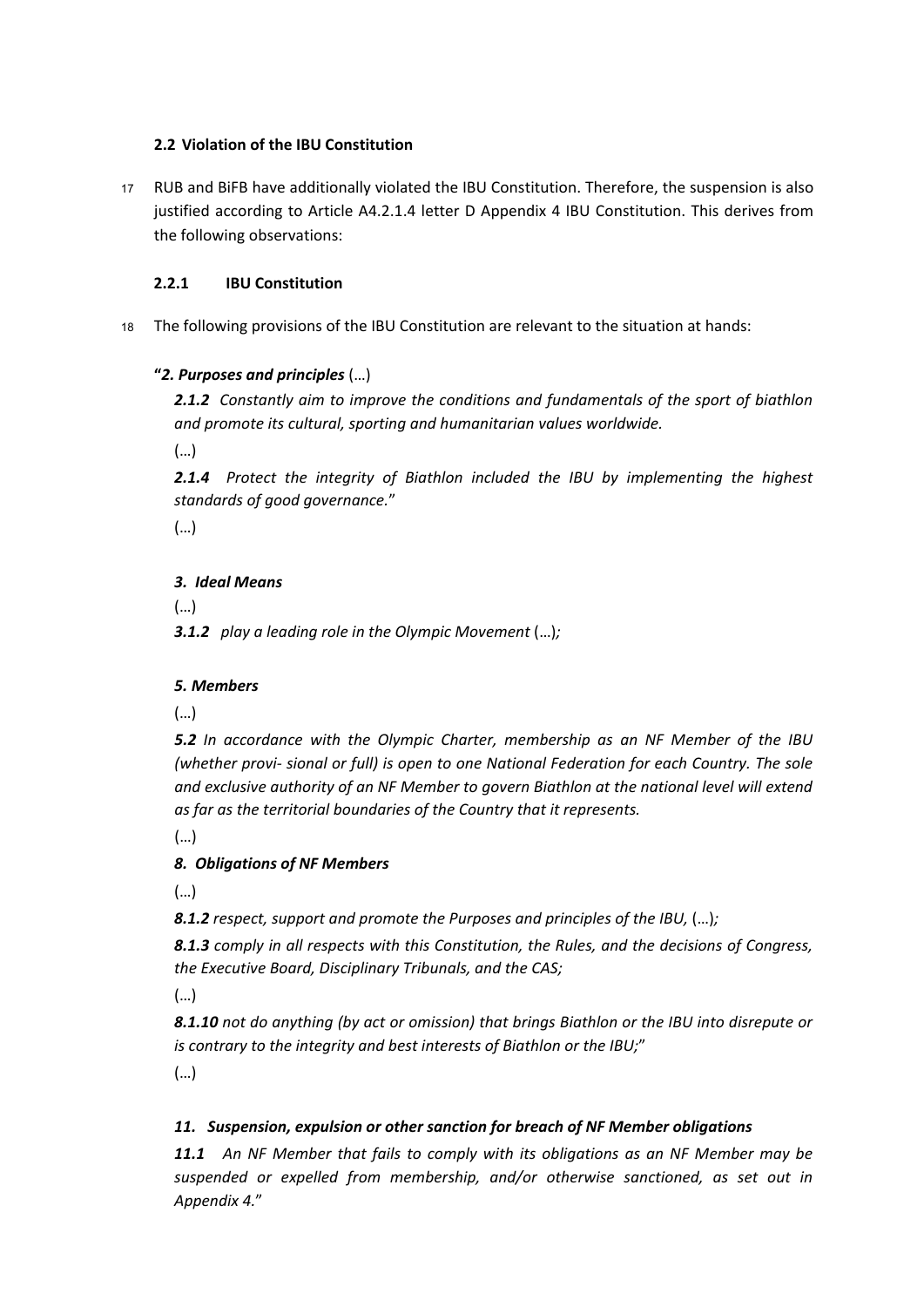### **2.2.2 Breach of Article 8.1.2 in connection with Articles 2.1.2 and 3.1.2 IBU Constitution:**

<sup>19</sup> The purposes of the IBU include the worldwide promotion of the humanitarian values of the sport of biathlon and should be achieved inter alia by playing a leading role in the Olympic Movement.

According to Article 1.1 Olympic Charter, the goal of the Olympic Movement is "to contribute to building a peaceful and better world by educating youth through sport practised in accordance with Olympism and its values". The goal of Olympism is "to place sport at the service of the harmonious development of humankind, with a view to promoting a peaceful society concerned with the preservation of human dignity." (see Olympic Charter, 2nd fundamental principle of Olympism). The IOC's role is "to encourage and support the promotion of ethics and good governance in sport as well as education of youth through sport and to dedicate its efforts to ensuring that, in sport, the spirit of fair play prevails and violence is banned." (see Article 2. 1 Olympic Charter).

- <sup>20</sup> Pursuant to Article 8.1.2 IBU Constitution every NF has the obligation to respect, support and promote the purposes and principles of the IBU. This duty can also be violated by omission if there is a duty to act to prevent harm from the purposes and principles of the IBU and its reputation as such.
- <sup>21</sup> Since the beginning of the war in Ukraine, both RBU and BiFB have not acted in support of the promotion of IBU's constitutional purposes, e.g. by publicly urging for a peaceful solution of the situation or by claiming for the observance of human rights, etc. although their governments are directly involved in the aggression against the Ukraine. Moreover, neither RBU nor BiFB have so far condemned the war or only distanced themselves from the actions undertaken by the Russian and Belarus Governments.
- <sup>22</sup> Such actions by RBU and BiFB would have been necessary to comply with their obligation under Article 8.1.2 IBU Constitution. This is even more true as according to Article 5.2 IBU Constitution RBU and BiFB govern Biathlon at national level of the country they "represent". Hence, RBU and BiFB are considered by the IBU Constitution as representatives of their countries, even if their autonomy would be granted in Russia and Belarus.
- <sup>23</sup> It is also commonly known to IBU as well as to the interested public that the national sports federations of Russia and Belarus are closely linked to their governments and that most of the Biathlon athletes are organized in and supported by militaria clubs/structures.
- <sup>24</sup> Under these circumstances RBU and BiFB could only fulfil their obligation to respect, support and promote the purposes and principles of the IBU by taking a stance against the actions of their governments violating the purpose and principles of the IBU, i.e. at the very least distance themselves from a war which clearly violates international law and human rights. This even more true considering that the Russian government is using Olympic athletes for its propaganda like in the parade on 18 March 2022.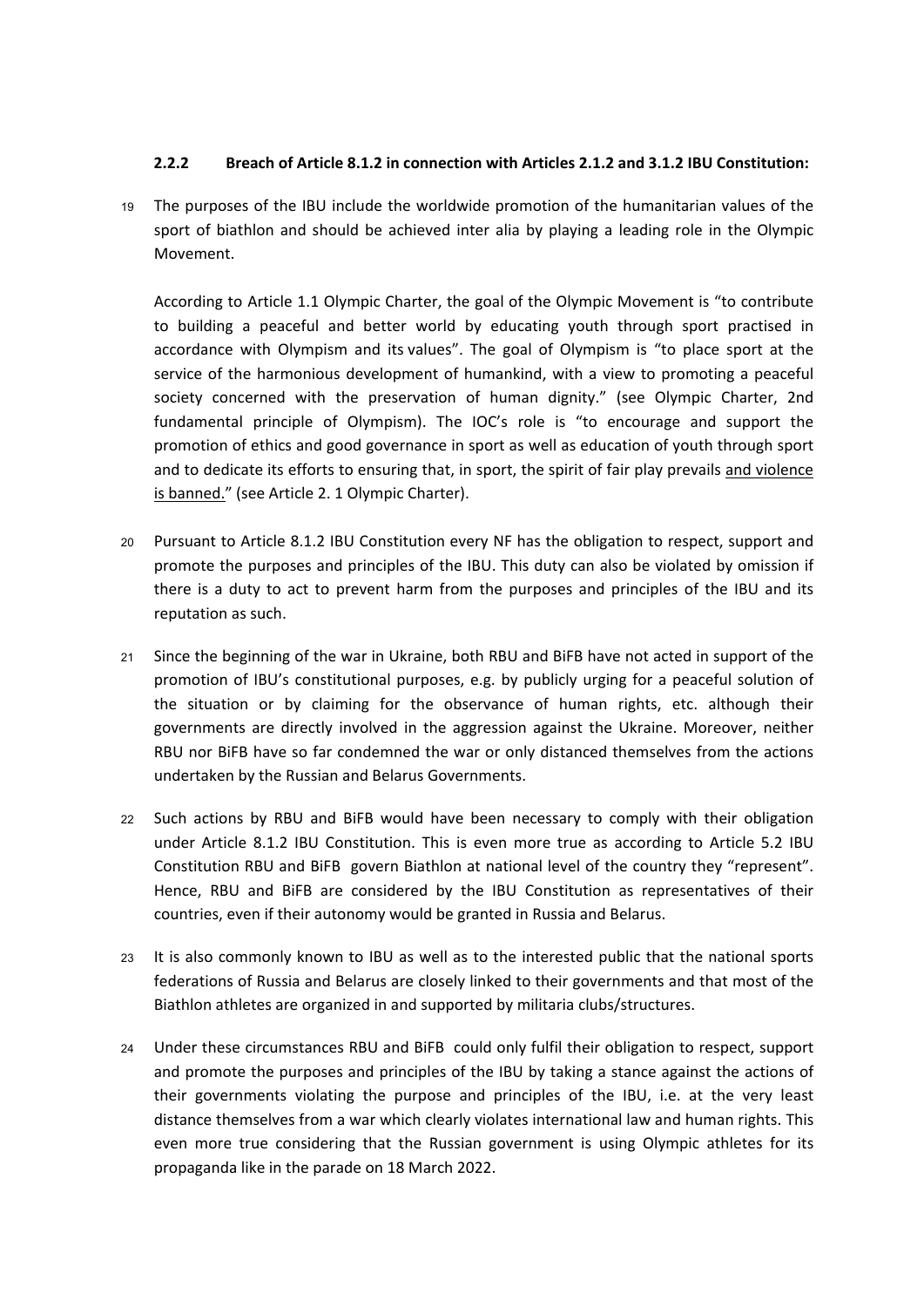<sup>25</sup> The lack of supporting actions towards IBU's efforts to uphold its humanitarian values and to comply with its role within the Olympic Movement is a breach by omission of Article 8.1.2 IBU Constitution by RBU and BiFB.

### **2.2.3 Breach of Article 8.1.10 IBU Constitution:**

- <sup>26</sup> In addition, the abovementioned omissions by RBU and BiFB bring IBU and the sport of biathlon into disrepute, as long as the RBU and BiFB remain unsuspended IBU members and the aggressive invasion of the Russian Government continues. Without a clear statement (i) condemning the actions of the Russian Government, and (ii) distancing themselves from the political position of the Russian Government, RBU's and BiFB's active membership within IBU undermines IBU's and its members' efforts to promote its constitutional principles and purposes with credibility.
- <sup>27</sup> Hence, RBU's and BiFB's omissions also breach Article 8.1.10 IBU Constitution.

### **2.2.4 Actions of Russian/Belarus governments attributable to RBU and BiFB**

- <sup>28</sup> Finally, the IBU Executive Board finds that in these particular circumstances the actions of the Russian and Belarus governments are attributable to RBU and BiFB.
- <sup>29</sup> According to Article 5.2 IBU Constitution RBU and BiFB govern Biathlon at national level of the country they "represent". Hence, RBU and BiFB are considered by the IBU Constitution as representatives of their countries. If a represented country acts in such a severe manner against international and human rights, like Russia and Belarus are currently doing, such action has to be attributed to some extend to the National Sports Federations representing such countries. It is simply impossible to completely detach a National Sports Federation from the country it represents. This is shown in every competition with the flags used at events, the national anthems played, and the colors and flags used on sports equipment. All this directly refers to the country these National Sports Federations represent, which flags they display as well as for which they compete for medals. These represented countries are proud to exploit the achievements of these National Sports Federations and their athletes also politically. This has been displayed in the most disturbing fashion by Russia in the recent pro-war rally at the Luzhniki Stadium, where Olympic gold medalists were displayed with their medals and propaganda signs on their jerseys. For these reasons, the IBU Executive Board finds that the representatives of Russia and Belarus in the IBU cannot simply remain silent and claim they have nothing to do with the blatant violations of international law with thousands of killed civilians committed by their countries they represent in IBU competitions and other activities. To the contrary, in particular as RBU and BiFB have not distanced themselves from this aggressive war aggression, the behavior of their countries has to be attributed to them.
- <sup>30</sup> Hence, also for these reasons RUB and BiFB have violated Article 8.1.2 IBU Constitution.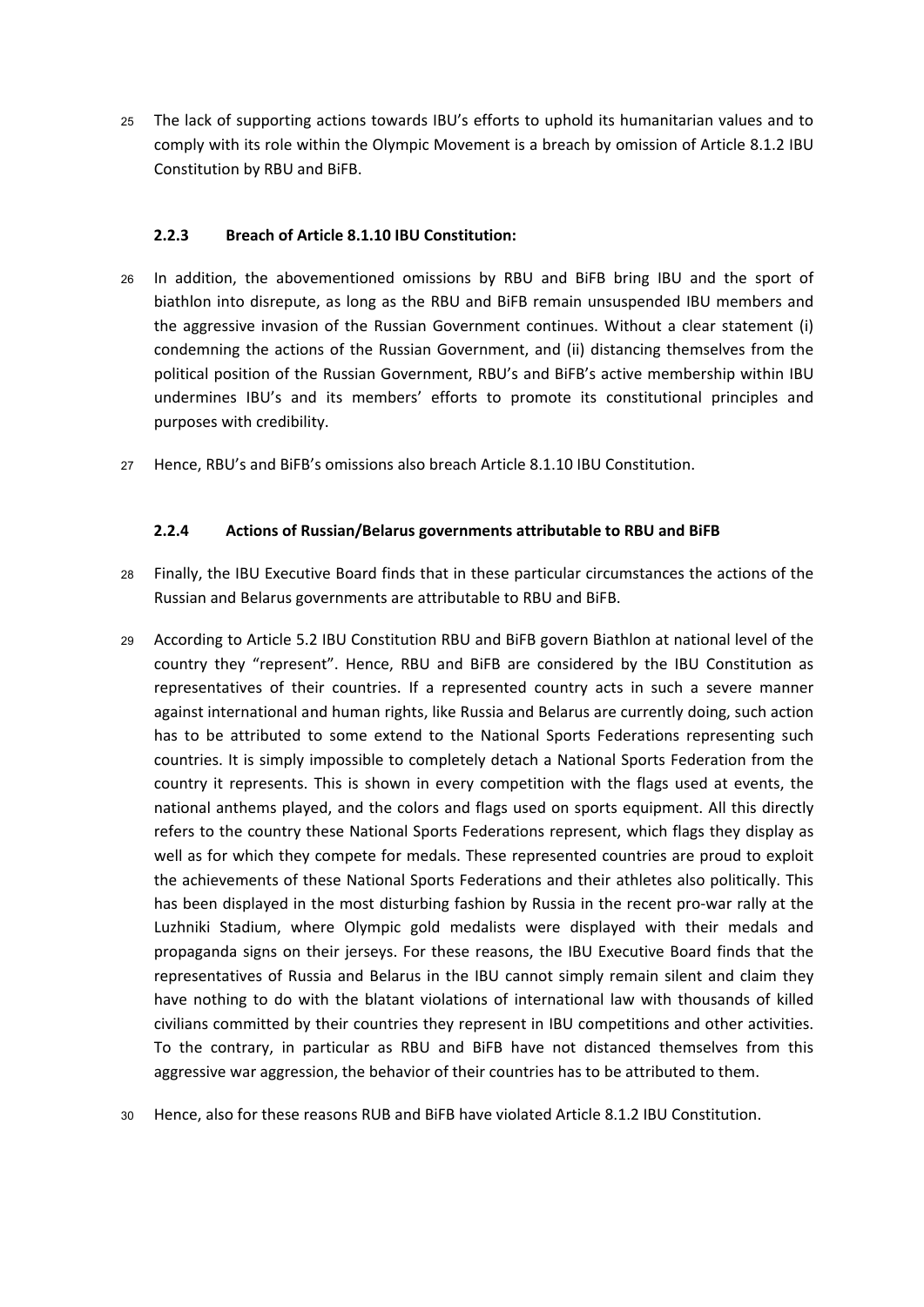### **2.2.5 Proportionality**

- <sup>31</sup> The IBU Executive Board took into account the nature of the sanctioned conduct and the principle of proportionality.
- <sup>32</sup> The goal of suspending RBU and BiFB is to uphold IBU's capability to promote its principles and purposes with credibility, in particular to continue playing a leading role in the Olympic Movement, and to avoid bringing IBU and Biathlon into disrepute.
- <sup>33</sup> In the Executive Board's view, inhuman acts of the magnitude we are seeing against the Ukraine people even though initiated by the Russian and Belarus Government may be attributed to RBU and BiFB (see para. 10 et seq. above), also as RBU and BiFB according to the IBU Constitution represent their respective country. Hence, the sanctioned conduct is very severe and justifying a full suspension of all membership rights of the RBU and BiFB. A full suspension of all membership rights is further necessary to achieve IBU's goals regarding humanitarian values.
- <sup>34</sup> The unprovoked and unjustified Russian invasion of Ukraine, aided and abetted by Belarus, and the on-going war in Ukraine have without doubt greatly diminished and likely completely stopped the activities of the National Federation of Ukraine Biathlon. In the spirit of fair play and proportionality it would be intolerably unfair if the National Federations representing the countries having aggressively started this war in the meantime continued to enjoy the full rights of IBU membership when their nations have so totally disrupted the conduct of sport in Ukraine. It is therefore fundamentally fair for the IBU to suspend the membership of the invading countries, i.e. RBU and BiFB, also considering the commonly known organization of Biathlon athletes within military clubs/structures not suspending the membership would mean that the RBU and BiFB as well as its athletes would still benefit from the support and grants of IBU. Thereby, militaria structures would be  $-$  directly or indirectly  $-$  supported by IBU funds that are dedicated to promoting its values. Such contradiction is simply intolerable.
- <sup>35</sup> There is no indication that a suspension of only some membership rights of RBU and BiFB would be sufficient to achieve the same goal as a full suspension in accordance with Article A4.2.1.4 letter D Appendix 4 IBU Constitution. A full suspension is more capable to increase pressure on RBU and BiFB to act in accordance with IBU's Constitution, i.e. at the very least to distance themselves clearly from all actions of their governments. Further, only RBU's and BiFB's full incapability to exercise membership rights would uphold IBU's credibility regarding its principles and purposes, in particular the strive for promoting a peaceful society and humanitarian values. Upholding the active membership of two member federations neglecting to distance themselves from and rather being linked to governments aggressively invading another country jeopardizes IBU's credibility and reputation. In addition, in case Russia and Belarus stop their invasion into the Ukraine and RBU and BiFB amend their behavior in compliance with the IBU Constitution in the hopefully near future the suspension imposed can be lifted in due course.
- <sup>36</sup> Against this background, a full suspension of RBU and BiFB does not exceed what is reasonably required in the search of the justifiable aim since a suspension is not a final expulsion from